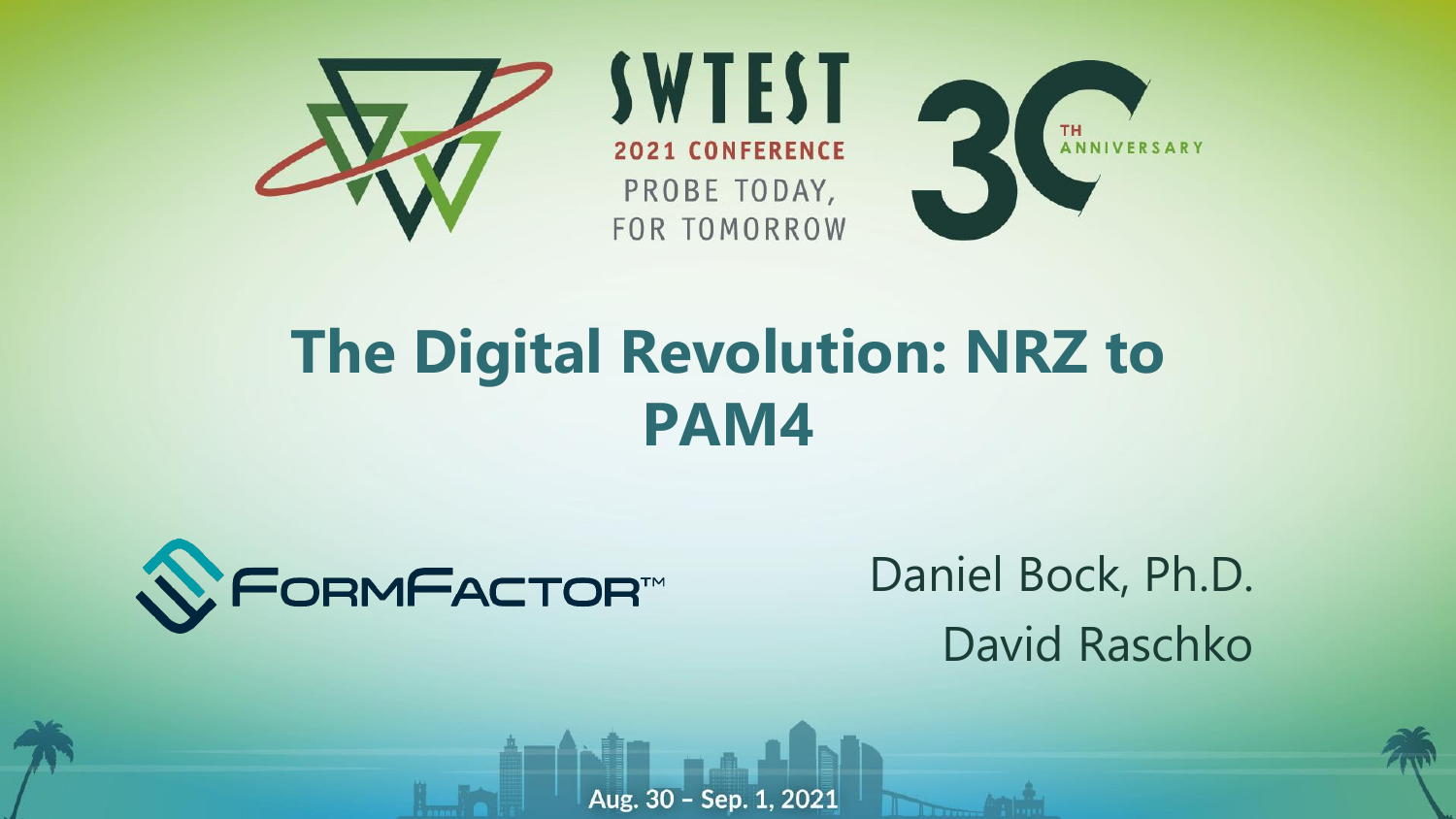## **Agenda**

#### • **Introduction**

- What is new with PAM4?
- Why do we need PAM4?
- What is the timeline for PAM4?

#### • **What is the Status Quo for Digital Test? (NRZ)**

- What specs are important?
- How are specs determined?
- Sensitivity of NRZ to loss

#### • **What changes with PAM4 for Test?**

- Sensitivity of PAM4 to loss
- What specs are needed for PAM4?

#### • **How is Digital Test Managed?**

- **Testerization**
- **Loopbacks**
- Loopback Taps
- **New FFI MEMS Probe and Summary**

2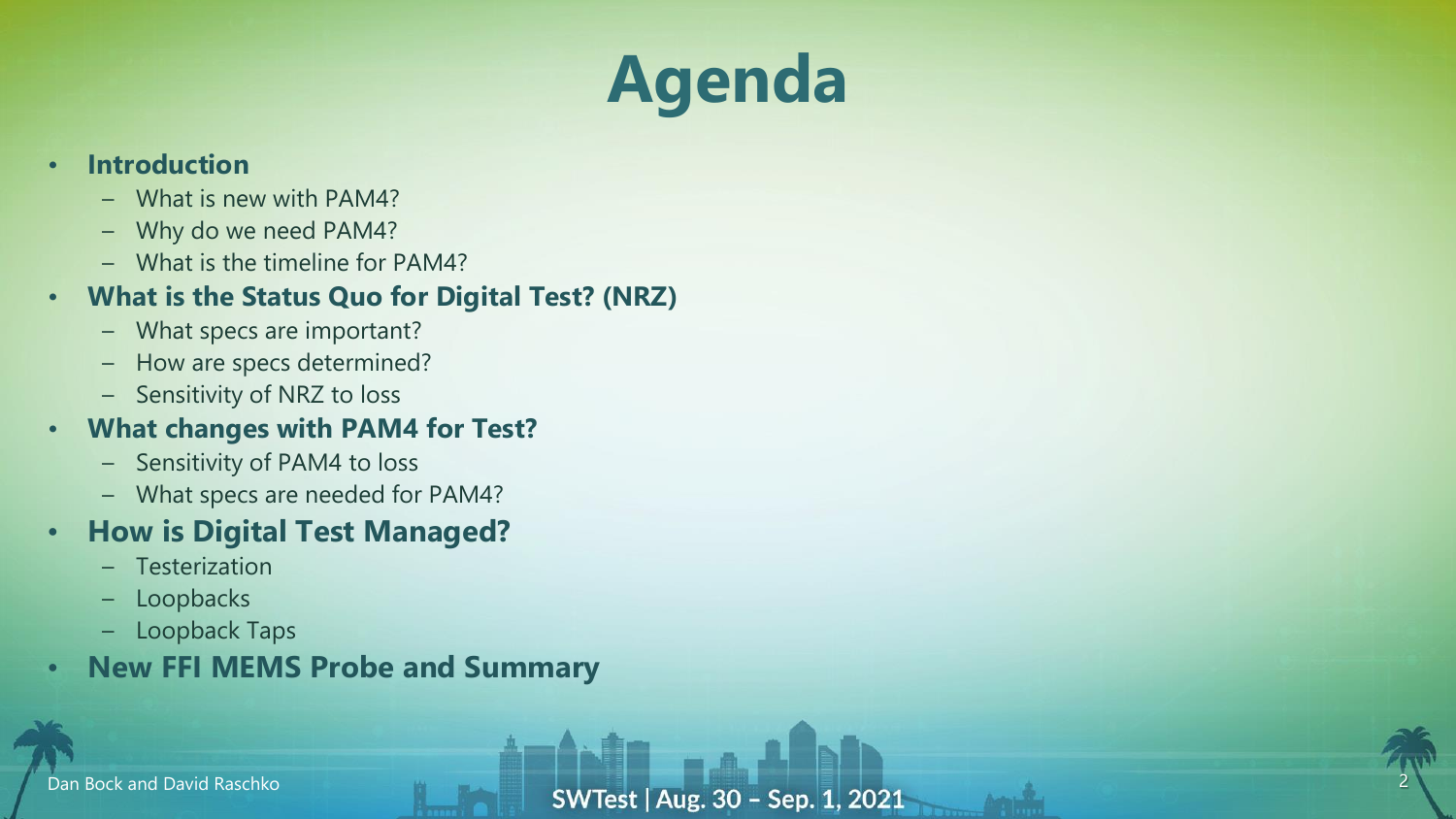#### **What is PAM4?**

- **Pulse Amplitude Modulation**
- **Digital encoding to create bitstreams**
	- Uses 4 Amplitude Levels to send 2 bits per Unit Interval
		- Effectively doubles the data rate without a change in clock speed

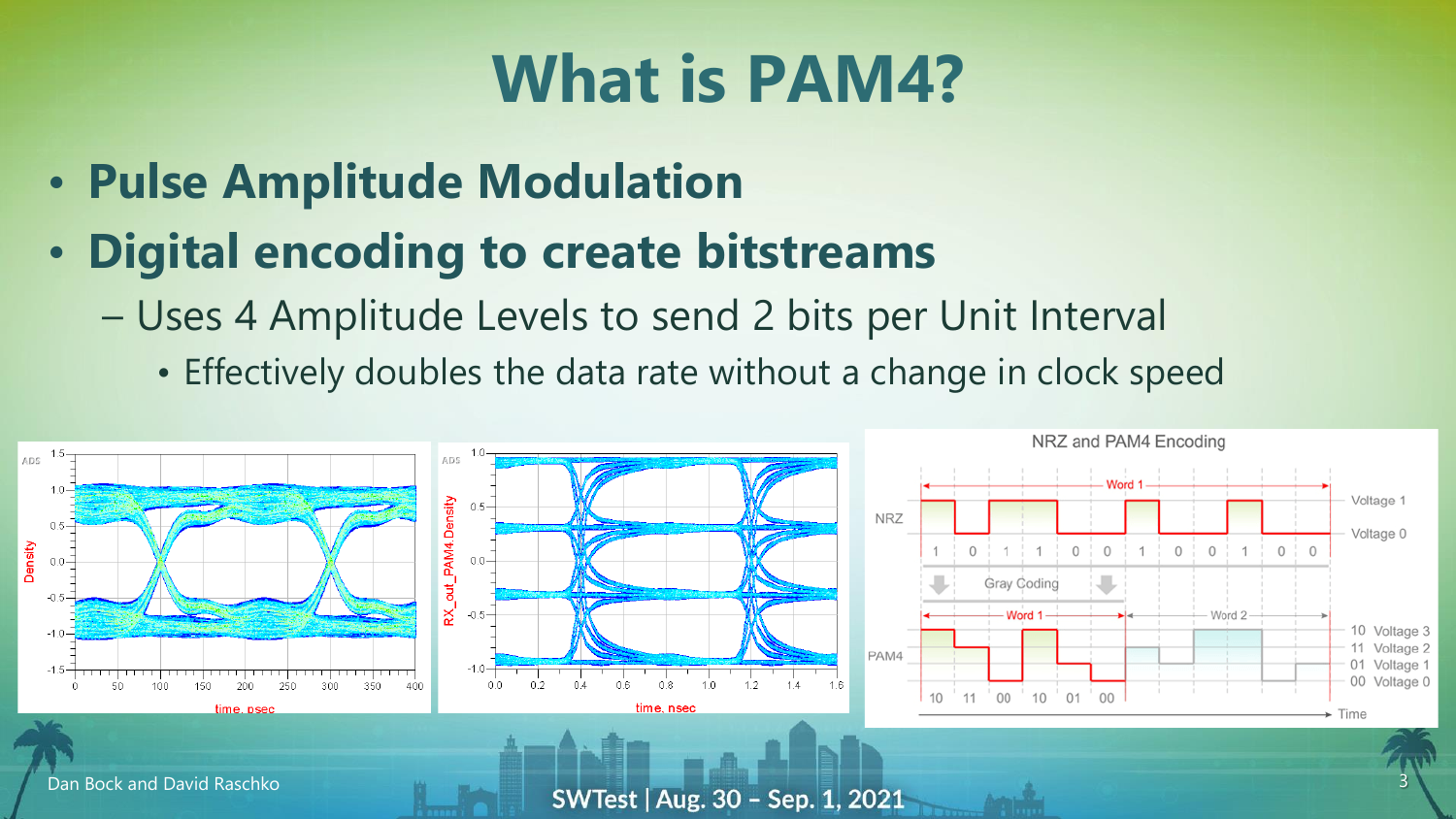# **Why PAM4?**

- **As speeds increase loss also increases**
- **PAM4 2x the data rate without increasing frequency**

**SWTest | Aug.** 

- **PCIe as an example:**
	- Data rates double with each new standard
	- $-$  PCIe 5.0 = 32Gbps
	- $-$  PCIe 6.0 = 64Gbps
		- NRZ =  $16GHz$
		- $\cdot$  PAM4 = 16GHz

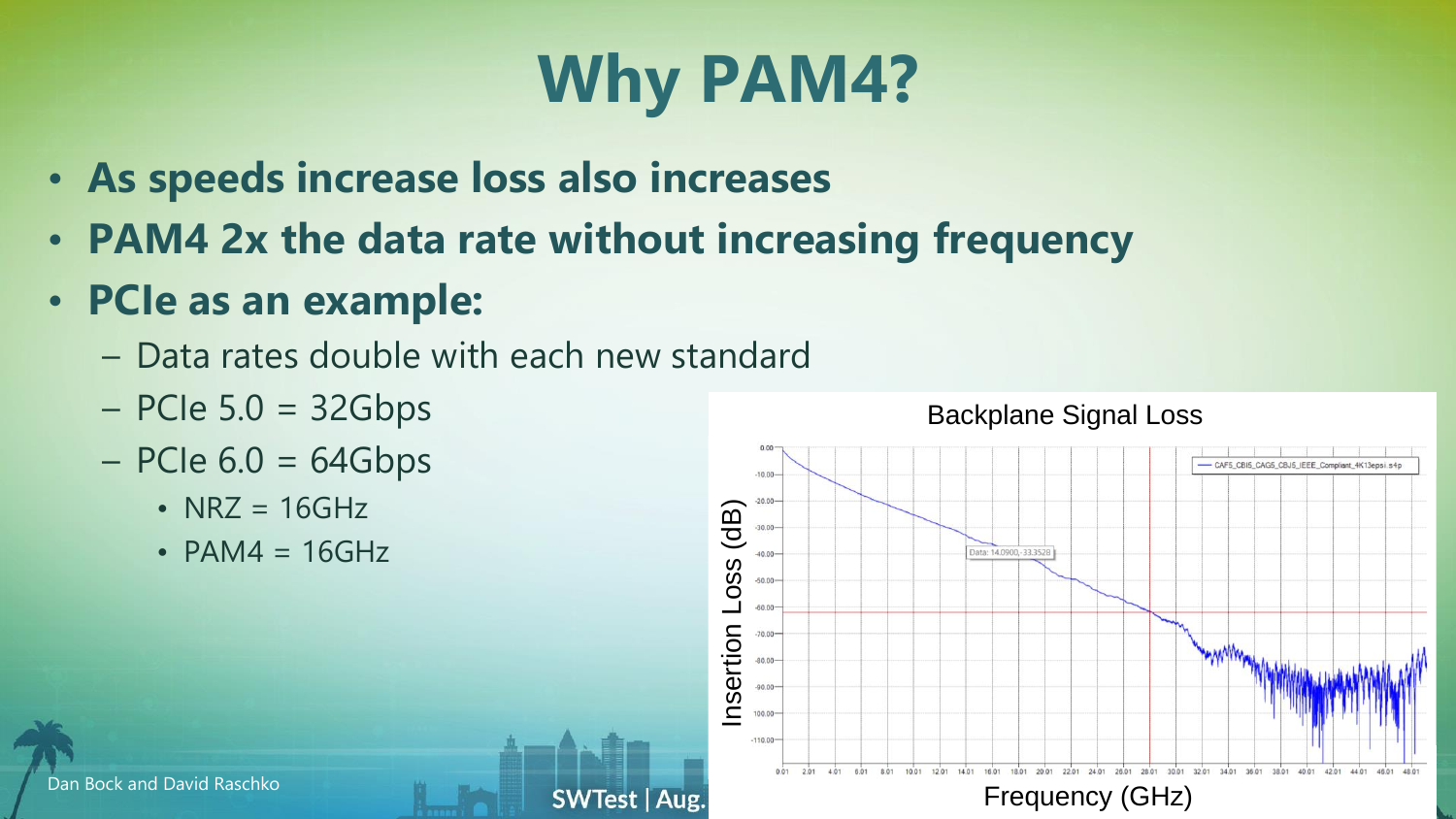# **When?**

#### • **PCIe 6.0**

- Next generation PCIe communication protocol
- Standard released in Q4 2020

#### • **GDDR6X DRAM**

- Memory interface that uses PAM4 in conjunction with high-end graphics cards
- Q4 2020
- [https://www.edn.com/pam4-makes-it-to](https://www.edn.com/pam4-makes-it-to-memory-interfaces/)memory-interfaces/





Dan Bock and David Raschko **50 Messach SWTest | Aug. 30 - Sep. 1, 2021**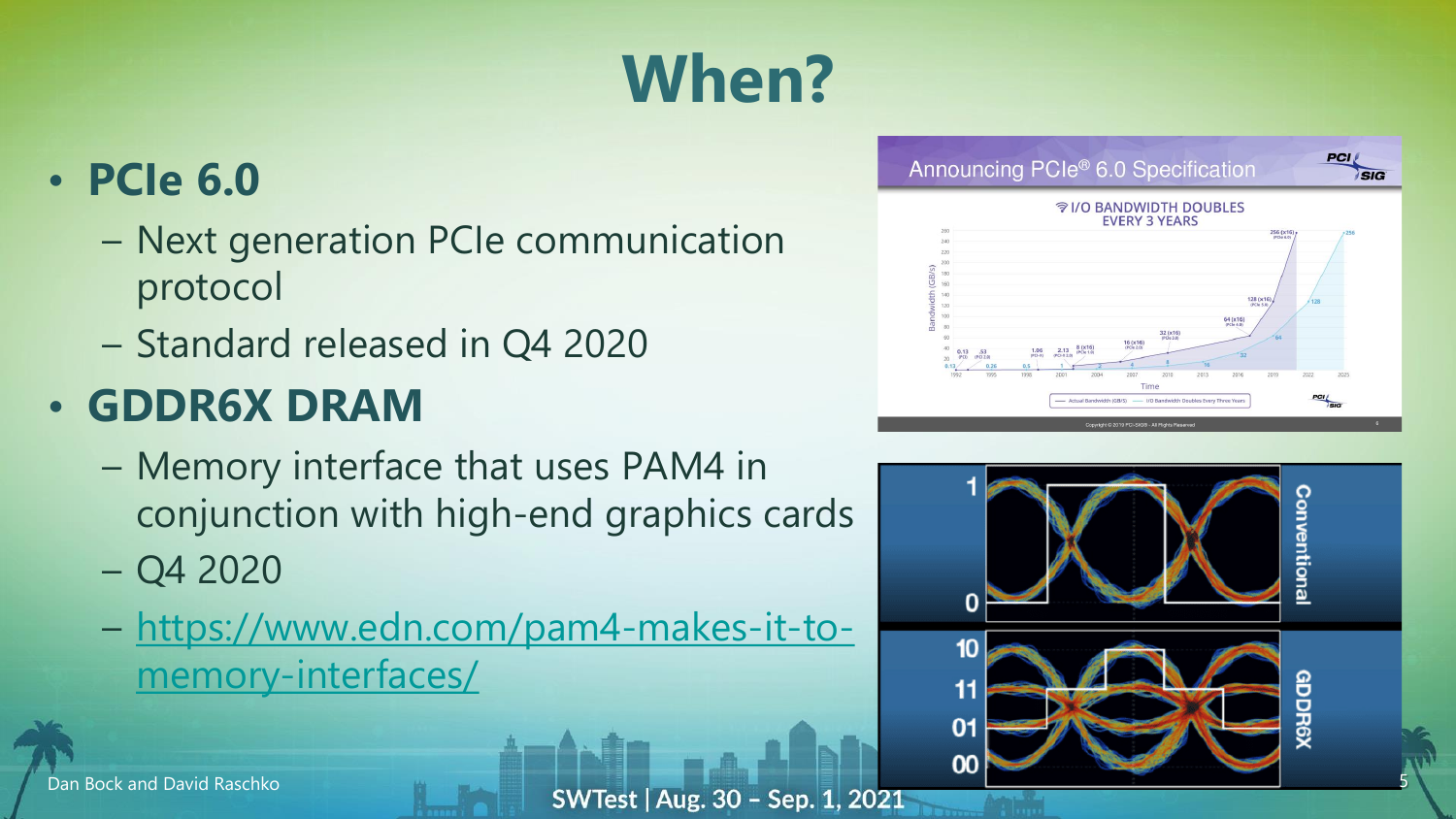## **How Does PAM4 Affect Wafer Test?**

- **Probe Card specs traditionally derived through the Nyquist frequency**
	- $-$  The Nyquist frequency is the maximum frequency  $f_{\text{max}}$  that can be measured with a system sampling at frequency fsample
		- **fsample = 2 fmax**
		- 15dB Return Loss
		- 3dB Insertion Loss
		- 20dB Crosstalk
	- For a 16 Gbps NRZ signal, the 3 dB point is 8 GHz using this shorthand

#### • **Do these specs work for PAM4?**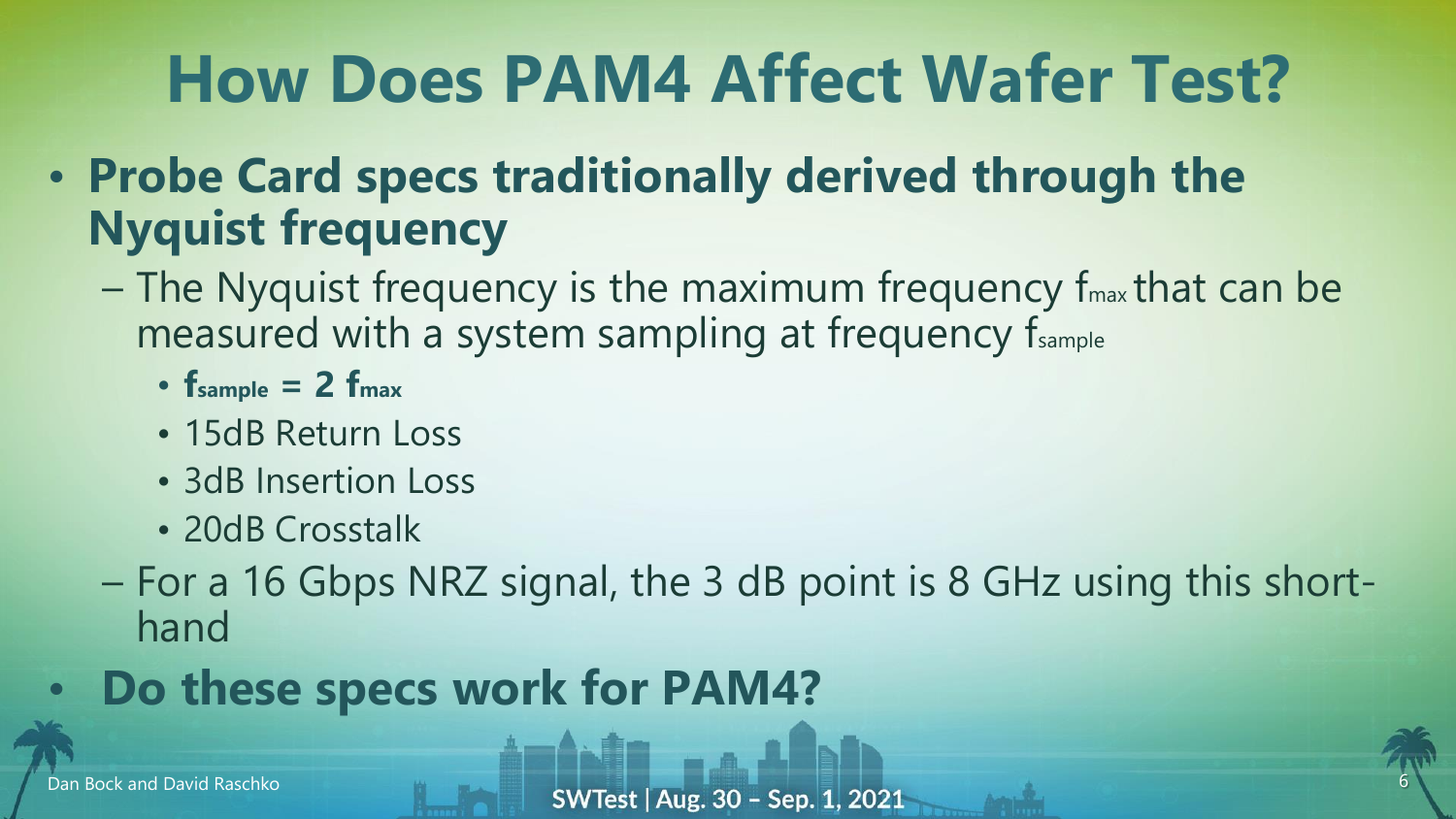## **PAM4 Specifications?**

- **The specifications for PAM4 require better performance than a NRZ signal operating at the same symbol rate**
- **That is due to:**
	- **The number of transitions is much higher**

– **The dV between levels is much lower**

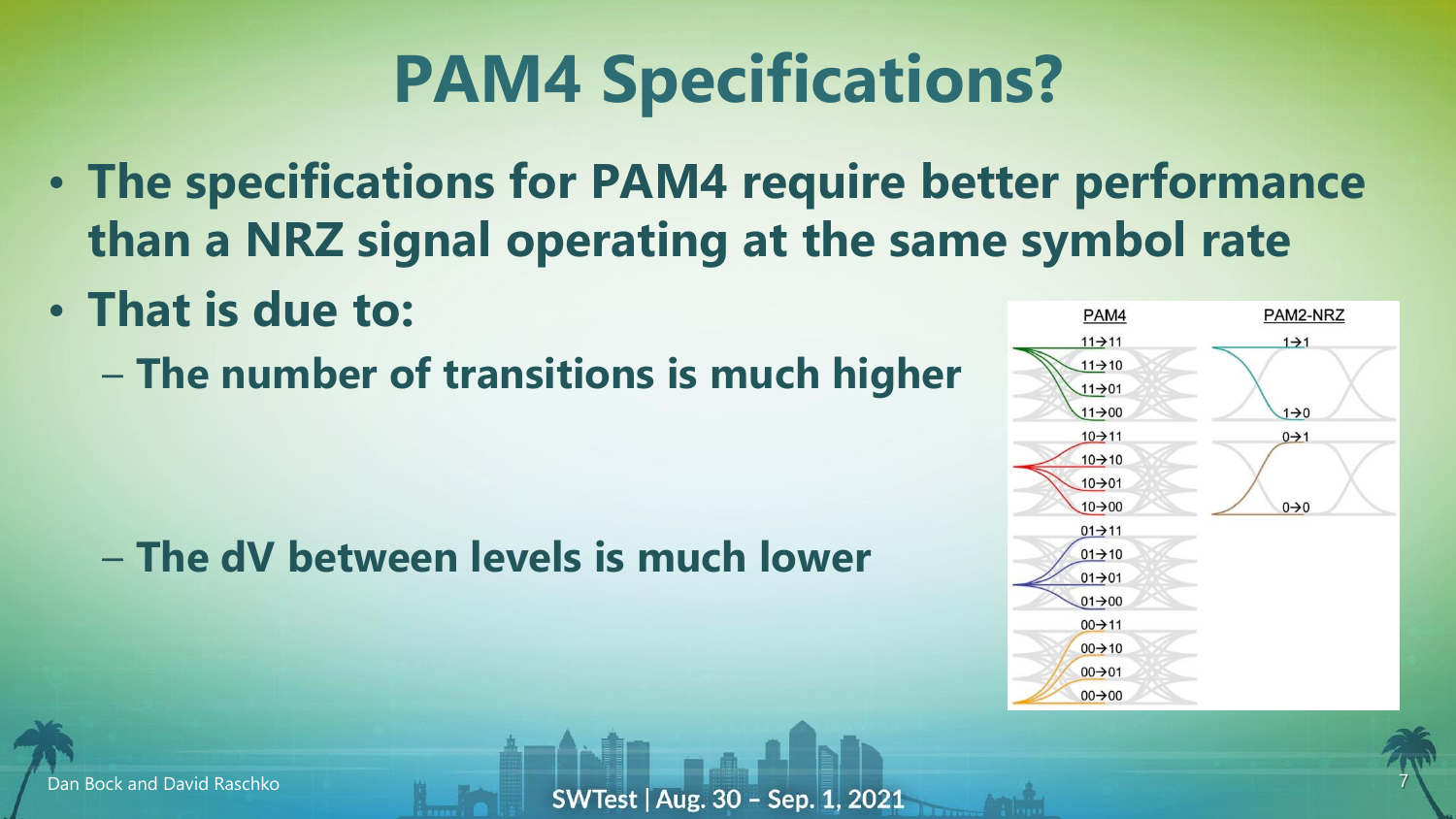## **General Overview of Spec Differences**

- **The differences lead to 'generic' differences in performance**
- **What do these generic differences require from the probe card?**

| TABLE 1                        |                          |                |  |
|--------------------------------|--------------------------|----------------|--|
|                                | <b>NRZ</b>               | PAM4           |  |
| <b>Bits Per Symbol</b>         |                          | $\overline{2}$ |  |
| Symbols                        | $\overline{2}$           |                |  |
| Eye Diagrams Per UI            |                          | 3              |  |
| <b>Relative SNR Electrical</b> | 0 dB                     | $9.5 + dB$     |  |
| <b>Relative SNR Optical</b>    | 0 dB                     | $4.7 + dB$     |  |
| <b>Distinct Transitions</b>    |                          | 12             |  |
| <b>Rising/Falling Edges</b>    | $\overline{\mathcal{L}}$ |                |  |
| Average Transition<br>Density  | 50%                      | 75%            |  |
| Skew and Compression           | Absent                   | Present        |  |

https://www.signalintegrityjournal.com/articles/1151-pam4-forbetter-and-worse

Dan Bock and David Raschko **8 Mars 19 SWTest | Aug. 30 - Sep. 1, 2021**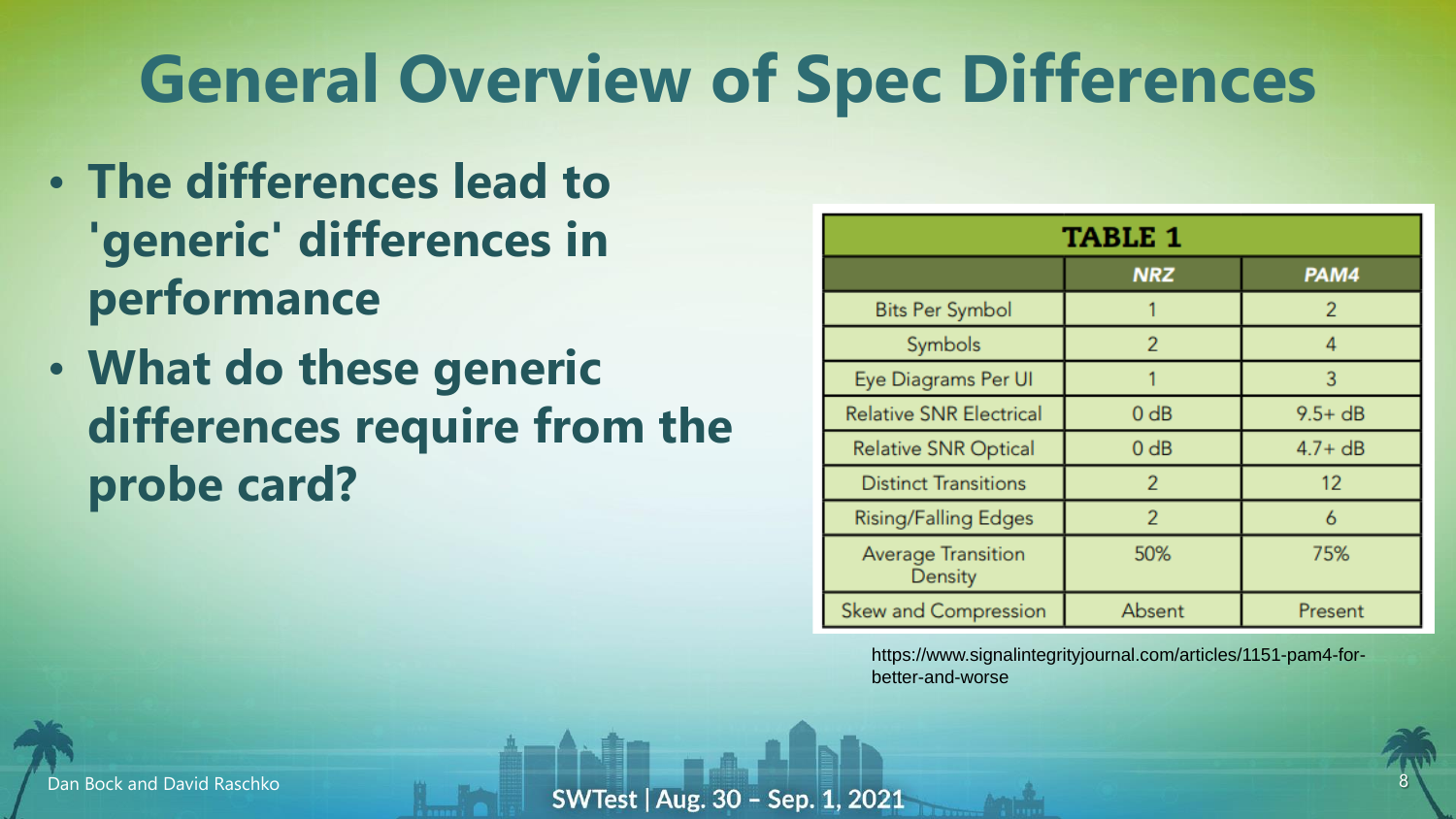### **NRZ Loss Sensitivity**

- **Sensitivity analysis exploring eye opening vs. Insertion Loss and Return Loss**
	- **NRZ overall performance appears to be dominated by the height, NOT WIDTH**
	- **At 16 GHz, if IL is < 5 dB, then the eye is larger than 50%**

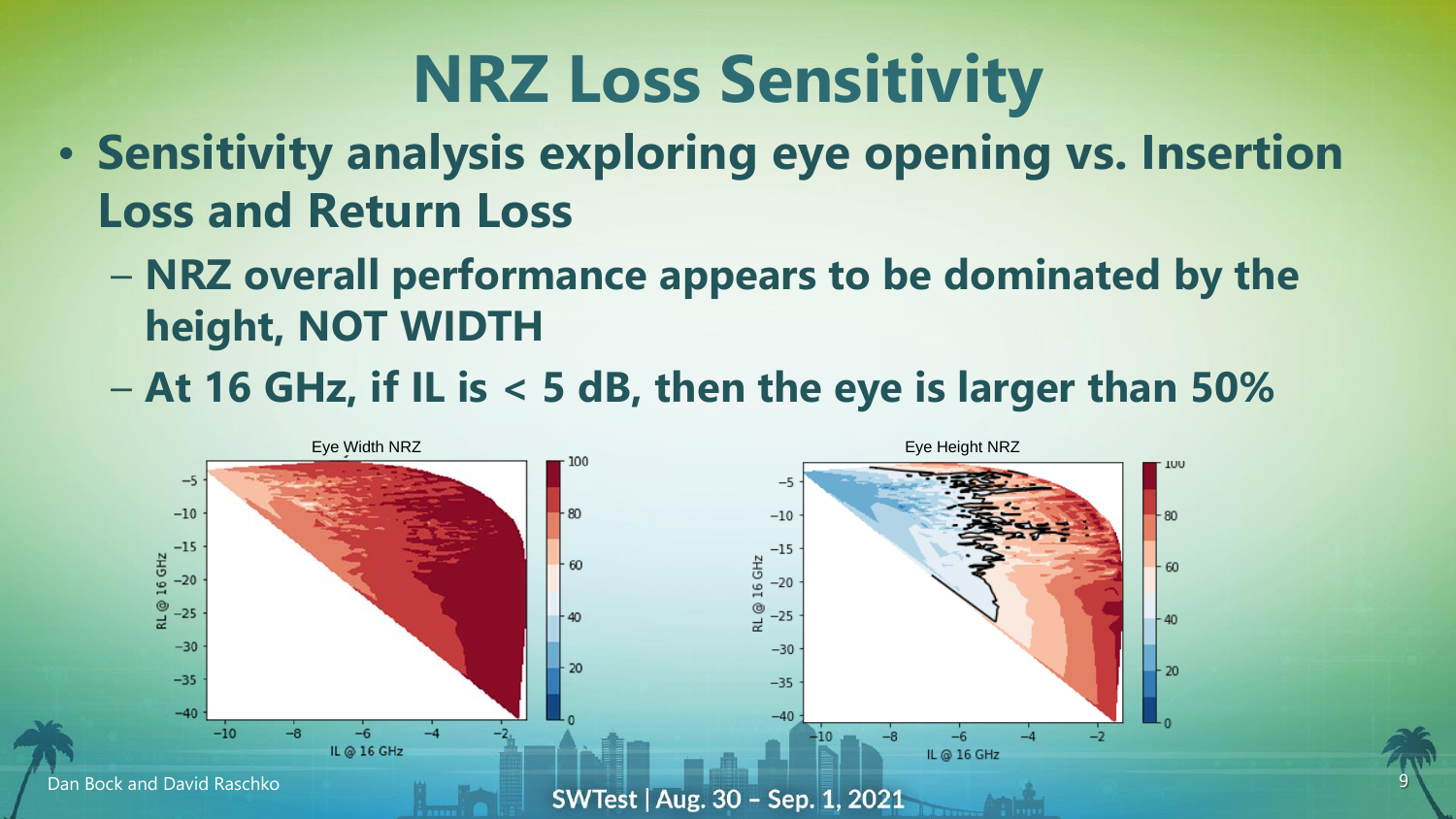### **PAM4 Loss Sensitivity (Width)**

#### • **Sensitivity analysis exploring eye Width vs. Insertion Loss and Return Loss**



For a 50% eye width Insertion Loss must be better than -3 dB and Return Loss must be better than -10 dB at the Nyquist frequency

This represents a ~2x increase in probe card performance compared to NRZ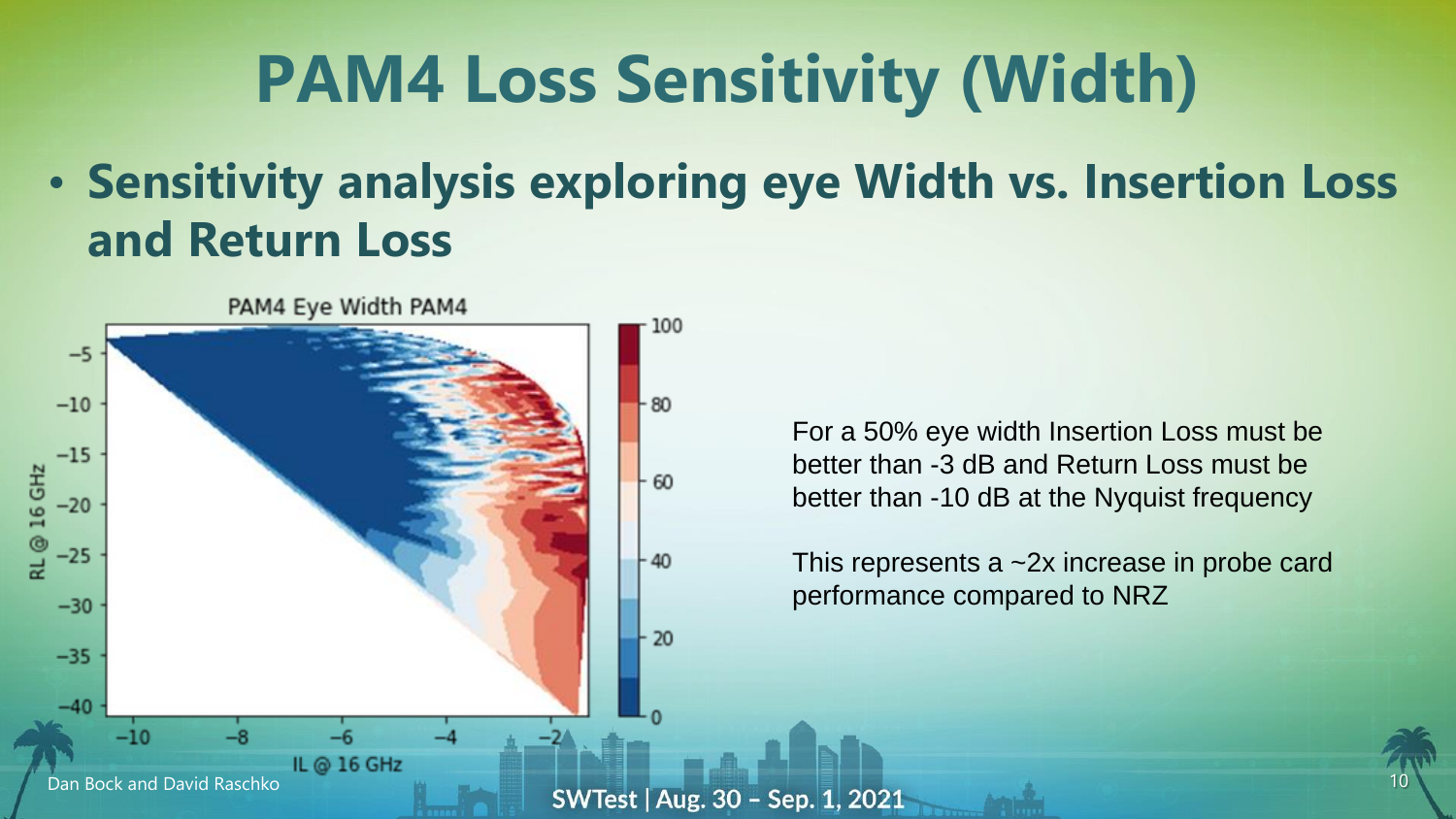### **PAM4 Loss Sensitivity (Height)**

#### • **Sensitivity analysis exploring eye Height vs. Insertion Loss and Return Loss**



For a 50% eye height Insertion Loss must be better than -3 dB and Return Loss must be better than -10 dB at the Nyquist frequency

The eye height appears to fall off a cliff much faster than the width

Dan Bock and David Raschko **11 SWTest | Aug. 30 - Sep. 1, 2021**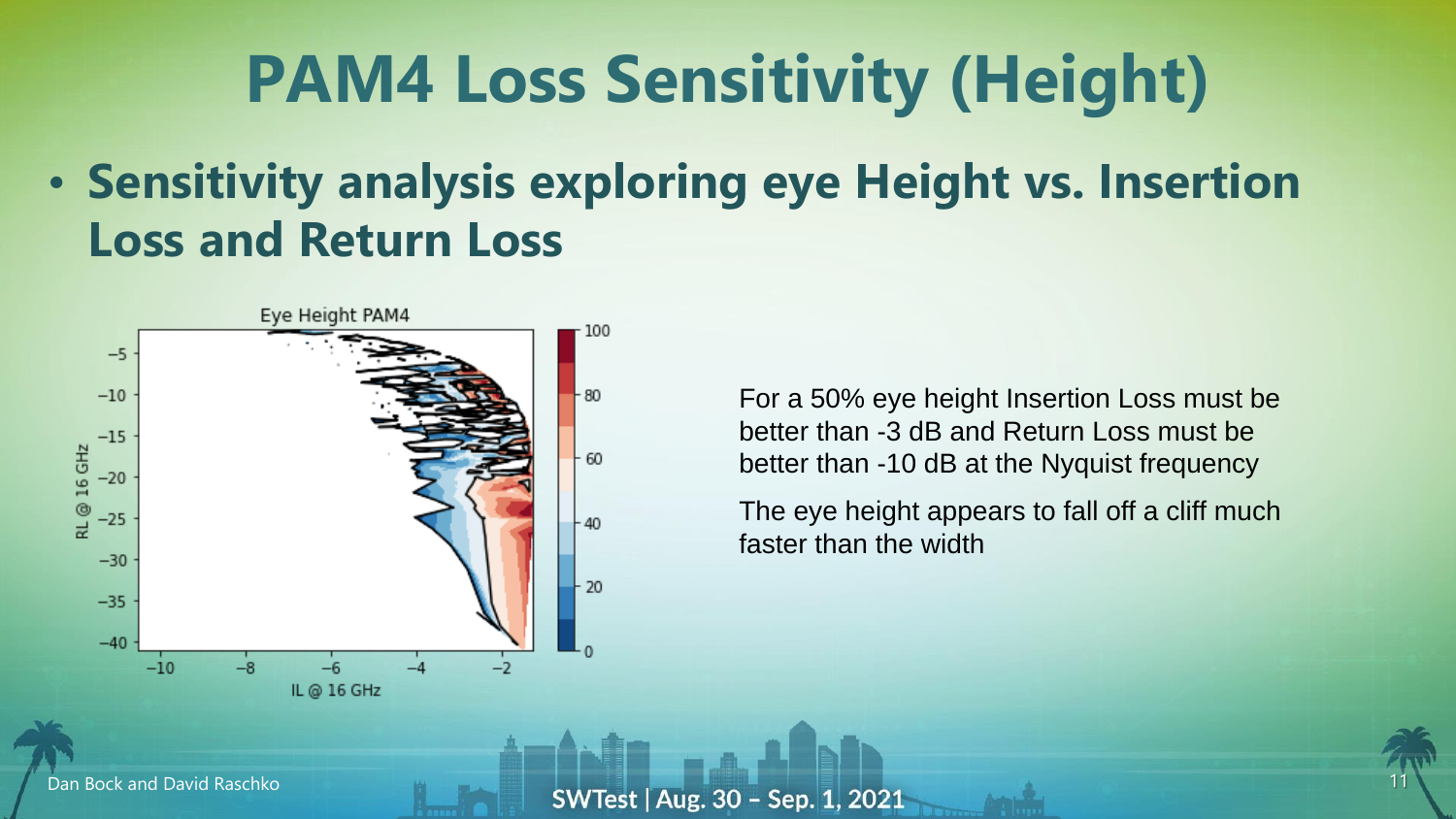## **Comments on Eye Height and Width**

• **PAM4 and NRZ Probe Card Spec:**

| <b>Digital Protocol Type</b> | <b>Insertion Loss Spec Return Loss Spec</b> |          |
|------------------------------|---------------------------------------------|----------|
| <b>NRZ</b>                   | $-5$ dB                                     | $-10$ dB |
| PAM4                         | $-3 dB$                                     | $-10$ dB |

- **It appears that the eye height is more sensitive to performance than the width**
	- **Most likely since IL is known to be more important to the performance than RL**
	- **IL affects the height more than the width, and RL affects the width more than the height**

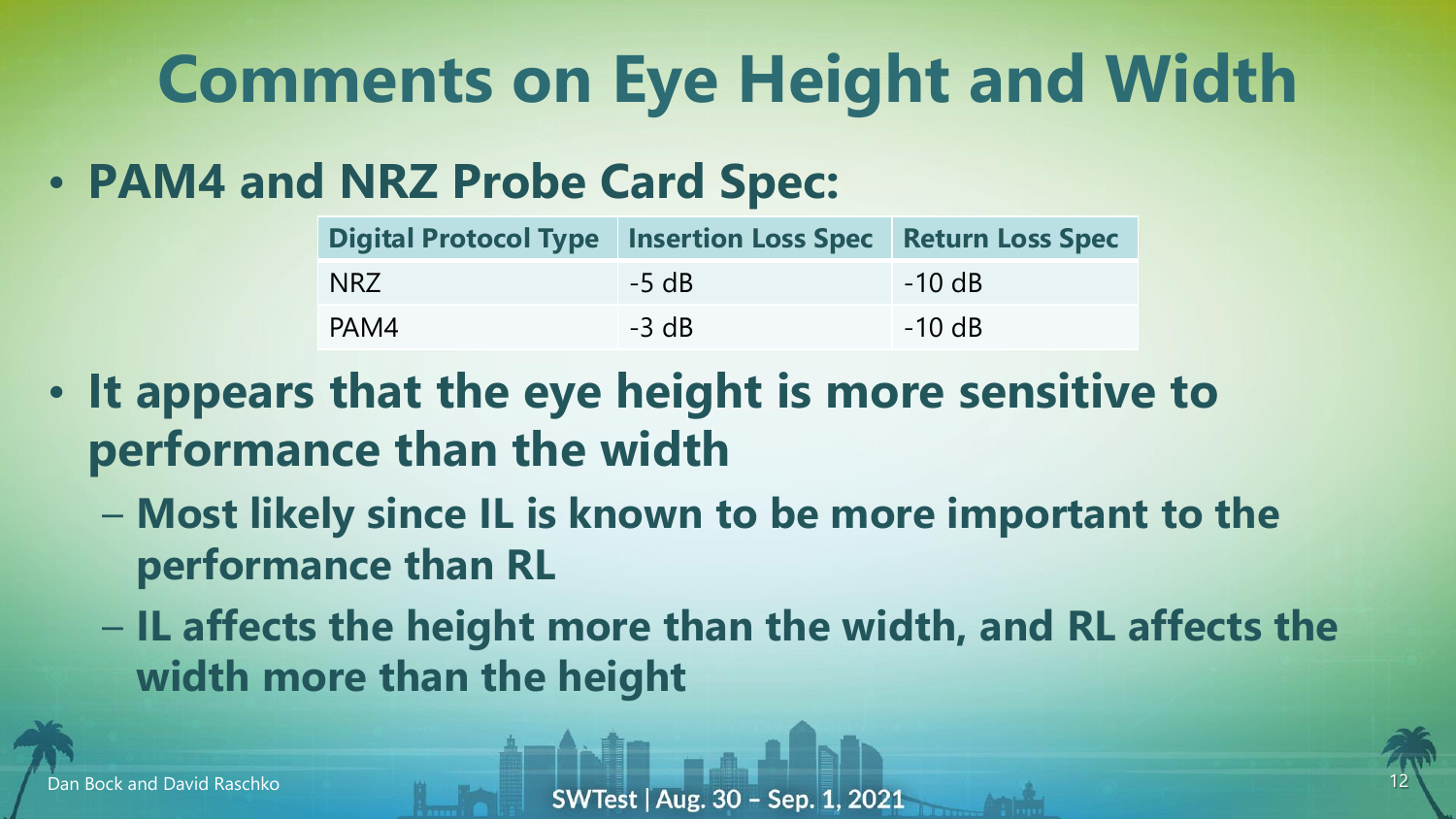# **How is Digital Test Managed?**

- **Testerization – Direct Connection to Tester Channel**
	- Probe -> MLO -> PCBA -> Tester Resource
		- MLO/PCBA Loss >> Probe Loss
- **Loopback Test – Signal goes from DUT TX to RX**
	- Probe -> MLO -> Probe
		- MLO/PCBA Loss = Probe Loss
		- Probe Loss is significant as it contributes to loss 2x in the signal path
- **Loopback Tap – Combination of high speed on loopback, and low speed on tester path**







Dan Bock and David Raschko **13 SWTest | Aug. 30 - Sep. 1, 2021** 

Recei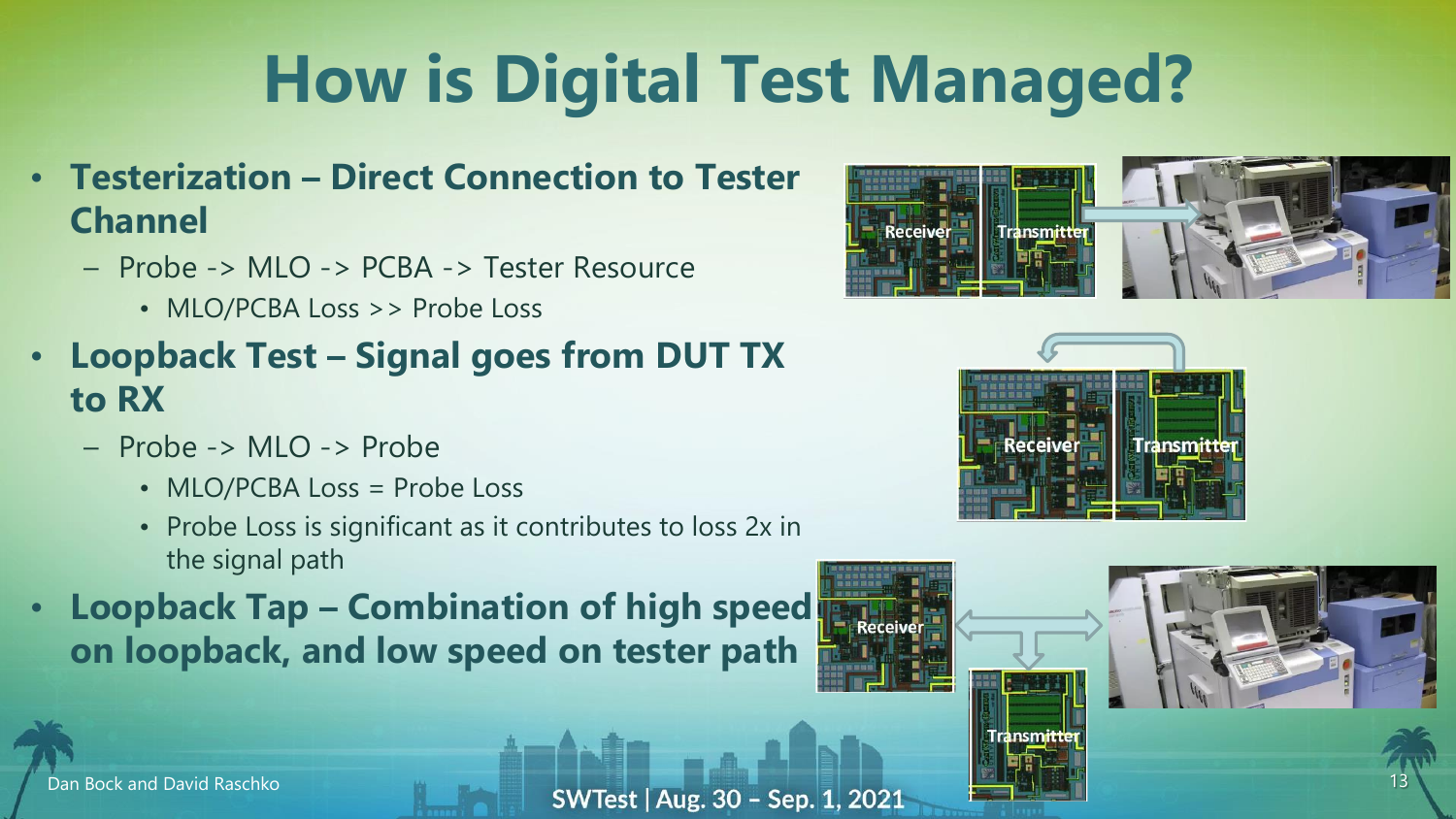#### **Testerization Performance**

#### • **Testerization = Probe + MLO + PCBA to tester Resource**

- MLO and PCBA Loss dominate the performance due to long path lengths
- **PAM4 ~10Gbps**
- **NRZ ~10Gbps**

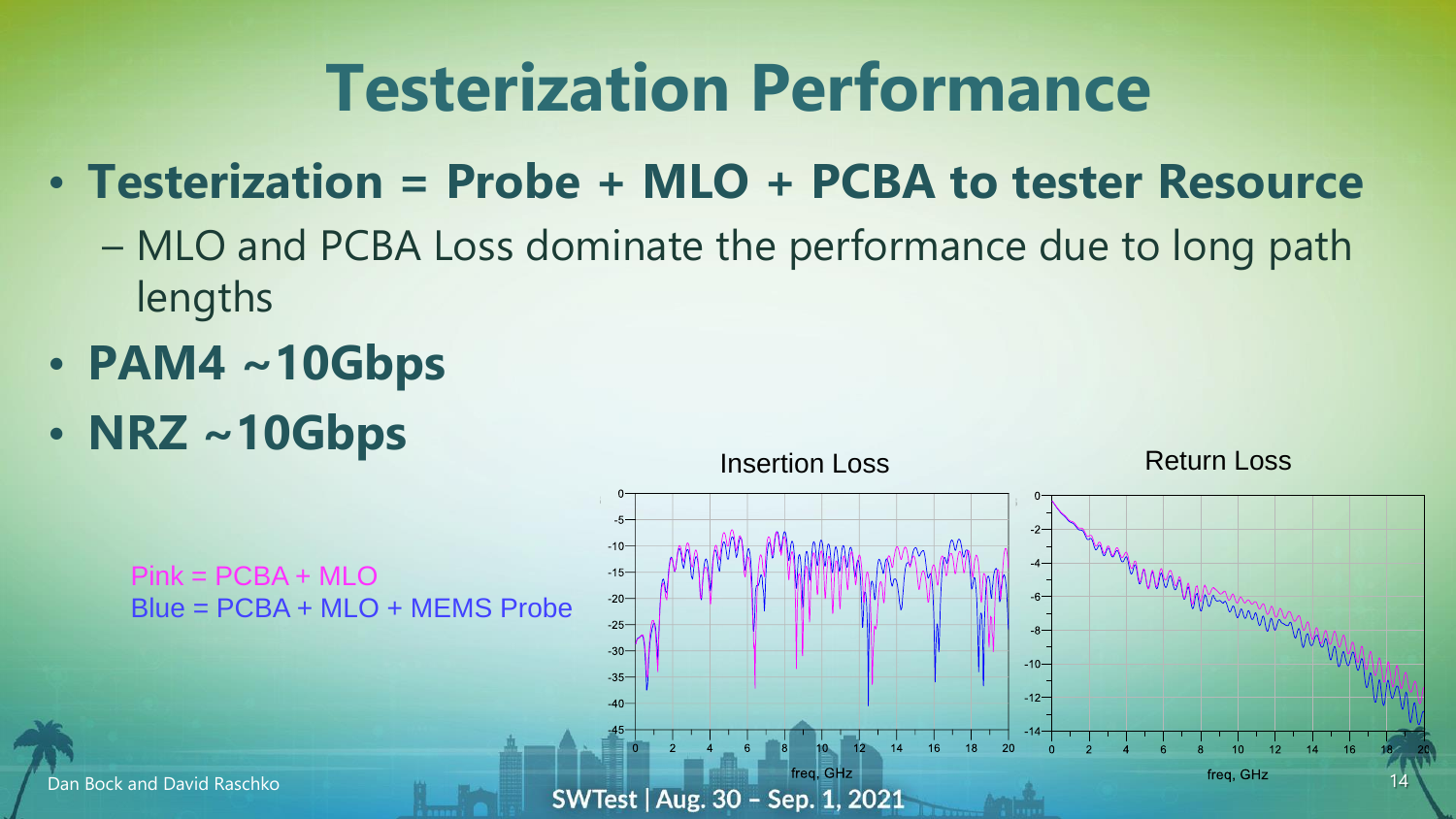### **Loopback Performance**

 $OCD$ . It  $EOL$ 

- **Loopback = Probe + MLO + Probe**
	- MLO Loss ~= Probe Loss
	- Performance gated by MLO length and probe loss
- **NRZ ~ 32Gbps**
- **PAM4 ~ 64Gbps**

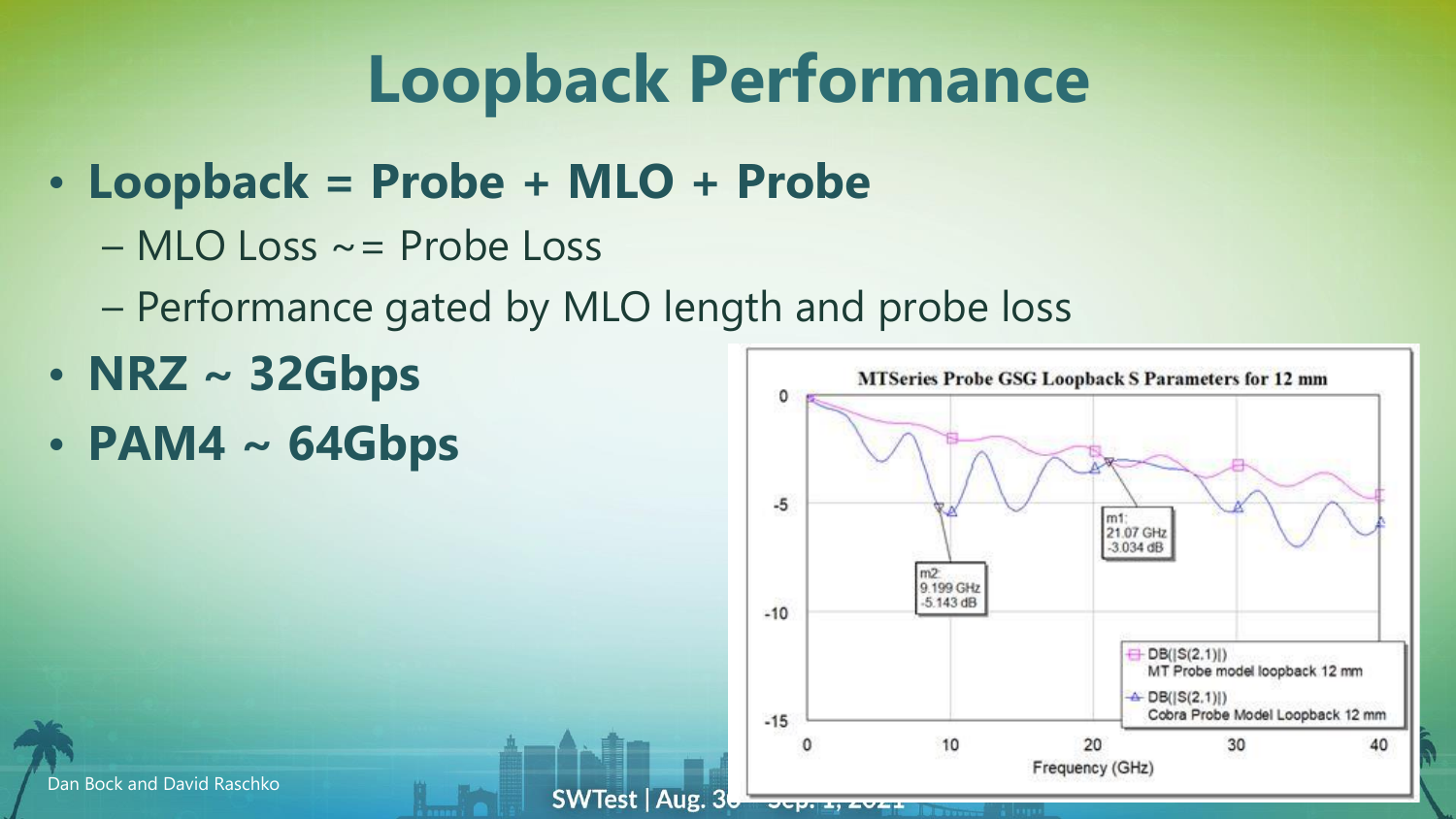## **Model for Loopback with Tap**

#### • **The use of a tap to the tester comes from a worry about false positives**

- Bringing a signal back to the tester ensures confidence in the test coverage.
- **The two channels to do not operate simultaneously**
	- One is for full speed PAM4 test, while the other is at a much lower speed
	- Low speed is at 100 Mbps
- **In order to separate the two channels, a filter was included to maintain performance**





Dan Bock and David Raschko **16 March 17 March 17 March 17 March 17 March 17 March 17 March 17 March 17 March 17 March 17 March 17 March 17 March 17 March 17 March 17 March 17 March 17 March 17 March 17 March 17 March 17 Ma** 

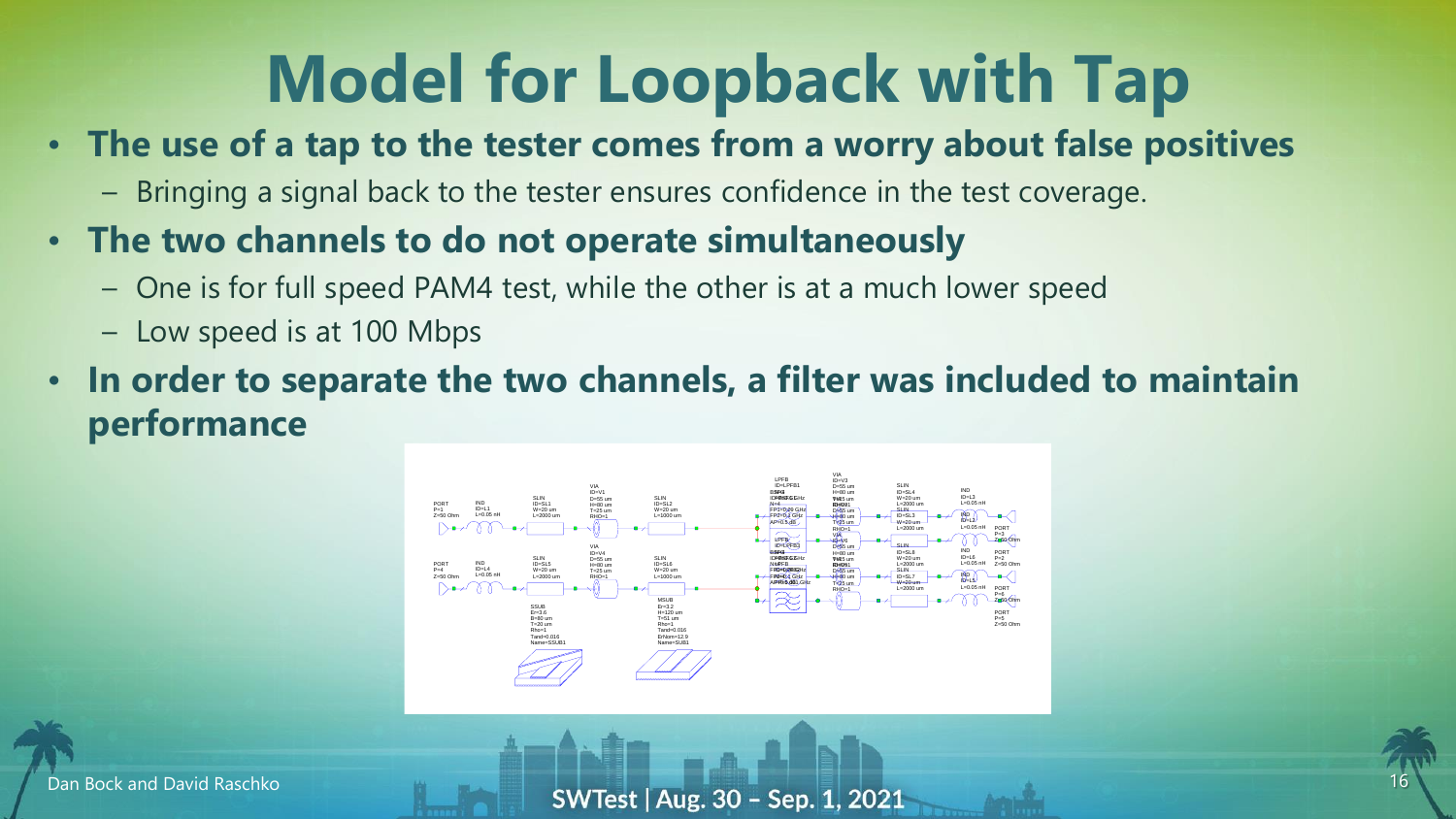## **Model for Loopback with Tap**

- **Some of the factors that we looked at are:**
	- **What is the 3 dB point on the filter for the cross over between the two signal paths?**
	- **Should the 3 dB point of the high speed and low speed lines be the same? Should there be a factor (N-factor) separating them that can improve performance?**





Dan Bock and David Raschko **17 March 17 March 17 SWTest | Aug. 30 - Sep. 1, 2021** 

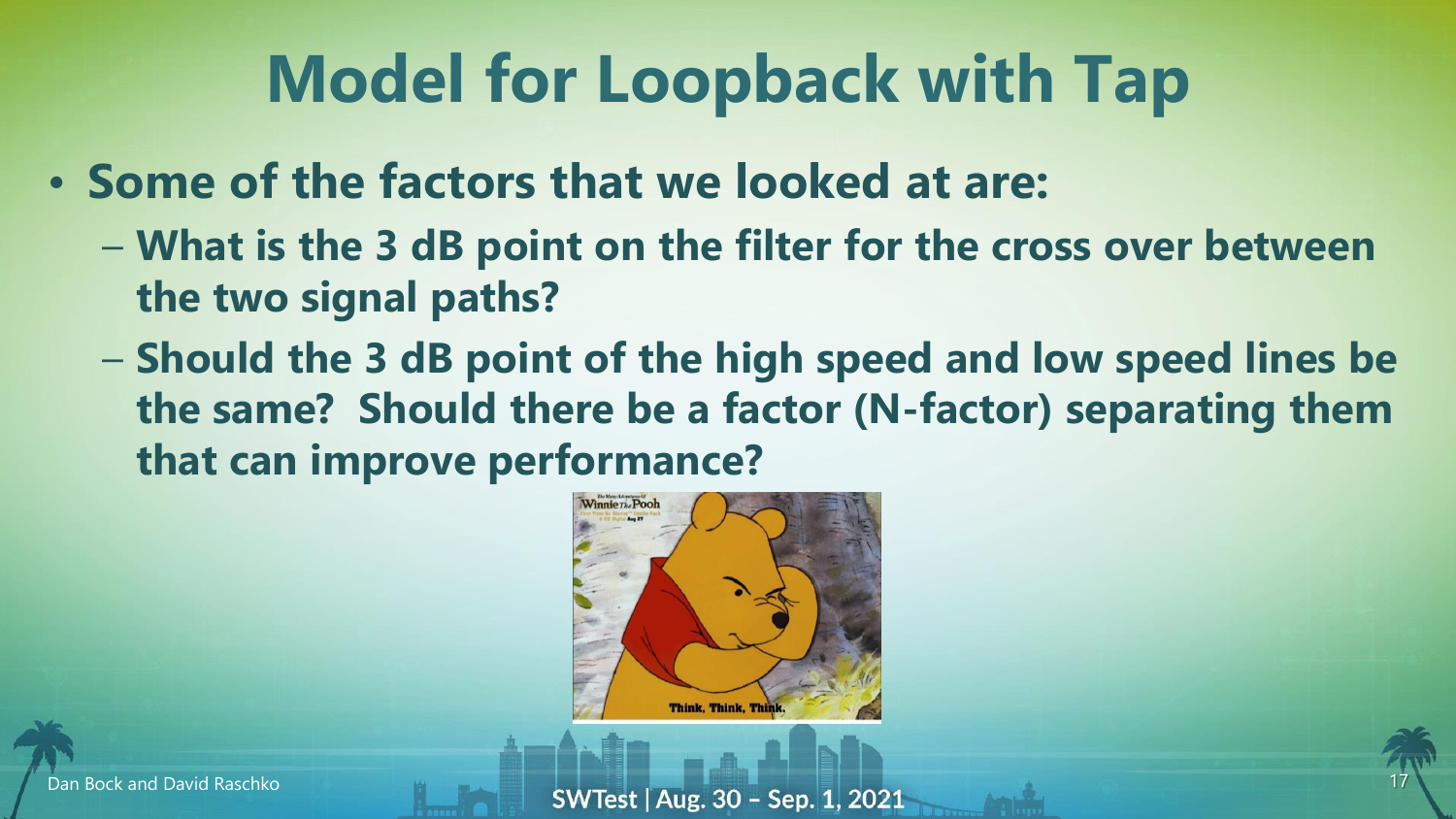

• **The low-speed side always has overall good performance, no matter on where the 3 dB point is, as well as the Nfactor**



Dan Bock and David Raschko **18 SWTest | Aug. 30 - Sep. 1, 2021** 

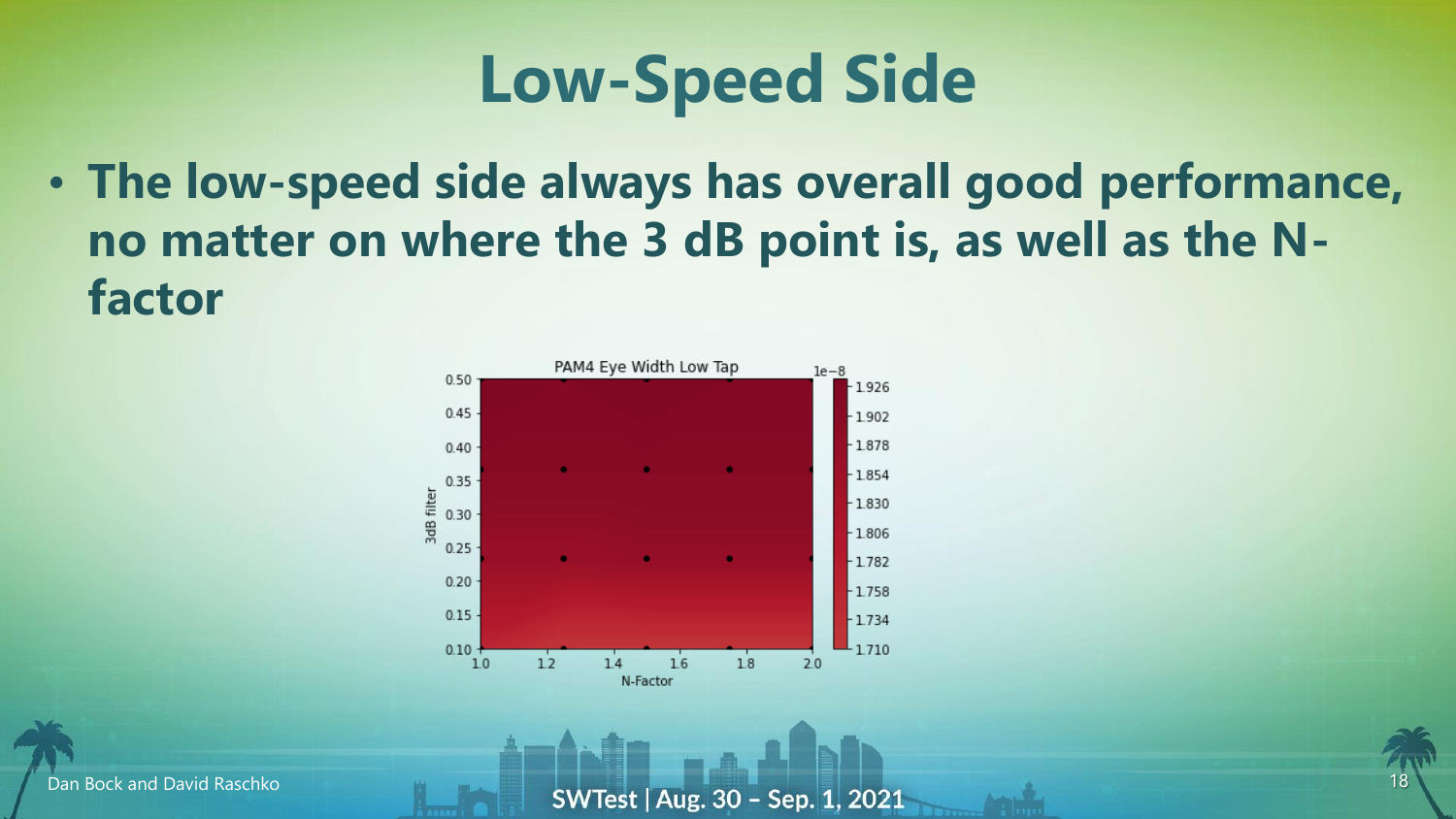# **High-Speed Side**

- **The high-speed side appeared to be much more sensitive to the N-factor, as well as the 3 dB point**
	- **The best performance was when N-factor = 1, and the 3 dB point stays close to 100 MHz (the frequency of the low-speed signal)**

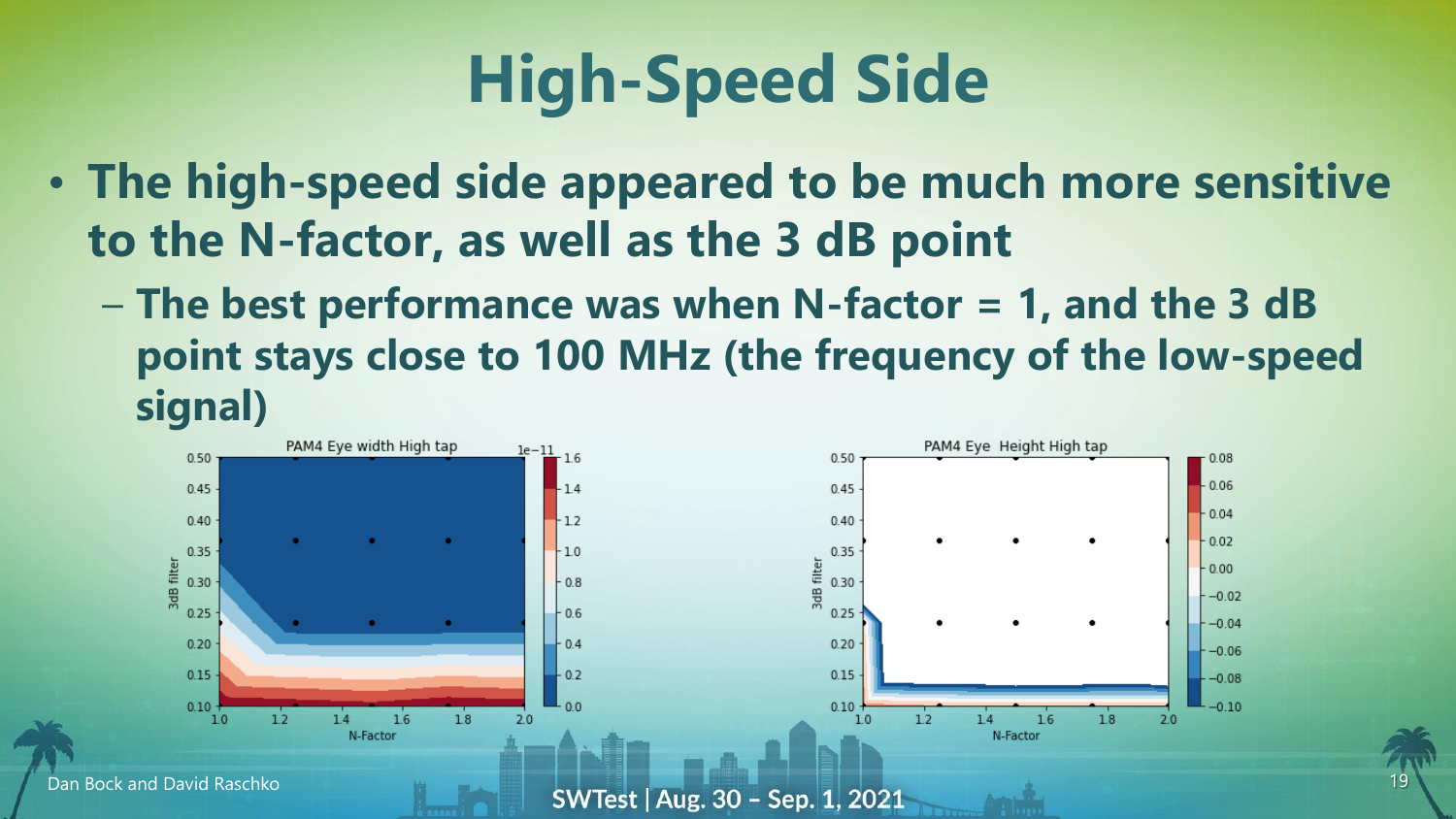#### **FFI Products**

#### • **Next Gen MT Series MEMS probe for High-Speed Test**

- Probe is 20% shorter for reduced inductance
	- >-0.5 dB Insertion Loss at 16GHz (PCIe 5/6)
	- <-15 dB Return Loss at 16 GHz (PCIe 5/6)
- MT Series Probe Available for Evaluation by the end of 2021

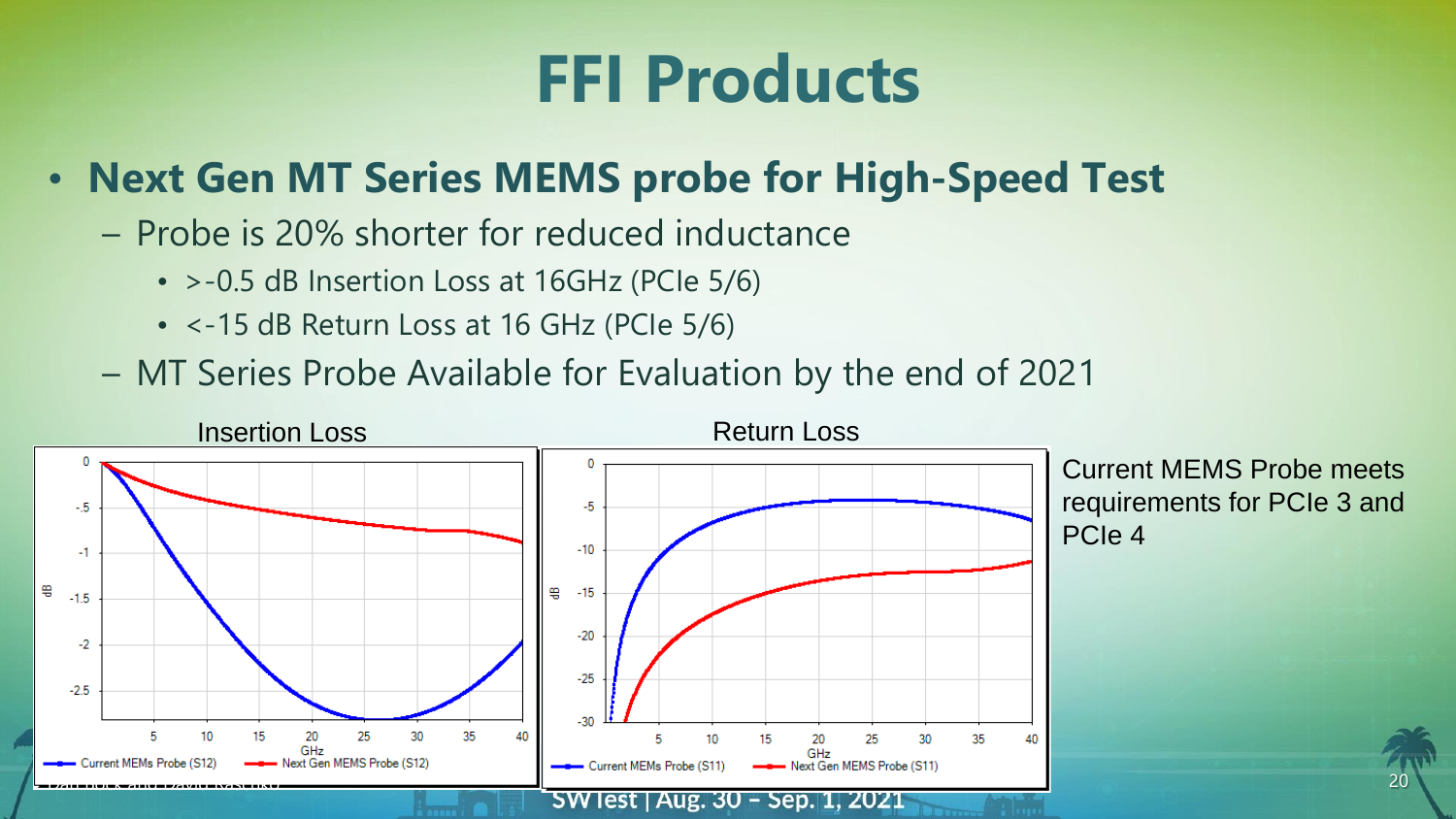### **Test Summary**

#### • **PAM-4 specs will need to be tighter compared to NRZ:**

| <b>Digital Protocol Type</b> | <b>Insertion Loss Spec Return Loss Spec</b> |          |
|------------------------------|---------------------------------------------|----------|
| NRZ                          | $-5 dB$                                     | $-10$ dB |
| PAM4                         | $-3$ dB                                     | $-10$ dB |

- **Testerization has problems with path length loss limiting performance to ~10Gbps**
- **MLO Loopbacks have significantly lower loss, but the probe begins to become the dominate loss factor**
- **Loopback taps require that the filter between the two sides**  have the same 3 dB point, as well as keep it as close to the **maximum frequency of the low-speed test**